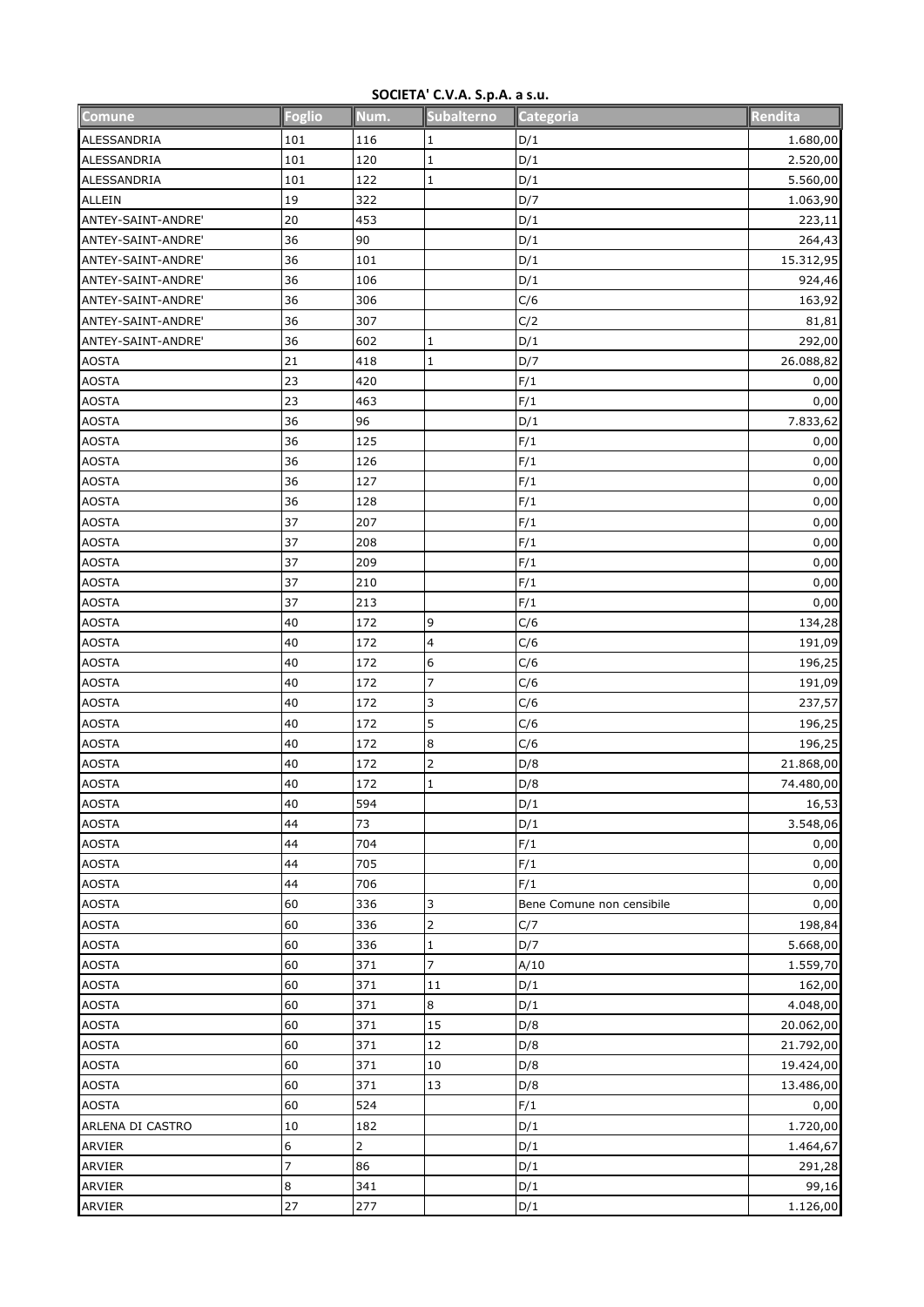| <b>AVISE</b>           | 43               | 443            |                | D/1 | 23.984,26 |
|------------------------|------------------|----------------|----------------|-----|-----------|
| AVISE                  | 44               | 90             | $\overline{2}$ | A/4 | 234,99    |
| <b>AVISE</b>           | 44               | 90             | 3              | A/4 | 198,84    |
| <b>AVISE</b>           | 44               | 90             | $\mathbf{1}$   | D/1 | 45,55     |
| <b>AVISE</b>           | 44               | 392            | 3              | D/1 | 56,00     |
| AVISE                  | 44               | 392            | 4              | D/1 | 28,00     |
| <b>AVISE</b>           | 44               | 392            |                | D/1 | 88,00     |
| <b>AYMAVILLES</b>      | 6                | 15             |                | D/1 | 7.505,15  |
| <b>AYMAVILLES</b>      | 11               | 71             |                | D/1 | 1.432,98  |
| <b>AYMAVILLES</b>      | 12               | 55             |                | D/1 | 2.540,97  |
| <b>AYMAVILLES</b>      | 66               | 27             |                | D/1 | 537,12    |
| <b>BARD</b>            | $\boldsymbol{6}$ | 142            |                | D/1 | 2.324,06  |
| <b>BARD</b>            | $\boldsymbol{6}$ | 142            | 3              | D/1 | 42,35     |
| <b>BARD</b>            | $\boldsymbol{6}$ | 225            | 3              | D/7 | 8.881,00  |
| <b>BARD</b>            | $6\phantom{1}6$  | 329            |                | D/1 | 604,25    |
| <b>BARD</b>            | 6                | 654            |                | C/2 | 20,14     |
| <b>BIONAZ</b>          | 9                | 8              |                | F/1 | 0,00      |
| <b>BIONAZ</b>          | 9                | 49             |                | F/1 | 0,00      |
| <b>BIONAZ</b>          | 10               | 14             |                | F/1 | 0,00      |
| <b>BIONAZ</b>          | 10               | 16             |                | F/1 | 0,00      |
| <b>BIONAZ</b>          | 10               | 55             |                | F/1 | 0,00      |
| <b>BIONAZ</b>          | 10               | 68             |                | F/1 | 0,00      |
| <b>BIONAZ</b>          | 13               | 13             |                | F/1 | 0,00      |
| <b>BIONAZ</b>          | 13               | 33             |                | F/1 | 0,00      |
| <b>BIONAZ</b>          | 15               | 324            |                | D/1 | 288,00    |
| <b>BIONAZ</b>          | 15               | 325            | $\overline{2}$ | E/9 | 1.413,00  |
|                        |                  |                |                |     |           |
| <b>BIONAZ</b>          | 20<br>20         | 21<br>24       |                | D/1 | 53.897,44 |
| <b>BIONAZ</b>          |                  | 72             |                | F/2 | 0,00      |
|                        |                  |                |                |     |           |
| <b>BIONAZ</b>          | 20               |                |                | F/1 | 0,00      |
| <b>BIONAZ</b>          | 20               | 78             |                | F/1 | 0,00      |
| <b>BRUSSON</b>         | 32               | 29             |                | F/1 | 0,00      |
| <b>BRUSSON</b>         | 32               | 164            |                | F/1 | 0,00      |
| <b>BRUSSON</b>         | 32               | 179            |                | F/1 | 0,00      |
| <b>BRUSSON</b>         | 32               | 255            |                | D/1 | 1.520,45  |
| <b>BRUSSON</b>         | 32               | 368            |                | D/1 | 119,82    |
| <b>BRUSSON</b>         | 32               | 418            |                | D/1 | 247,90    |
| <b>BRUSSON</b>         | 32               | 505            |                | F/1 | 0,00      |
| <b>BRUSSON</b>         | 32               | 506            |                | F/1 | 0,00      |
| <b>BRUSSON</b>         | 32               | 533            |                | F/1 | 0,00      |
| <b>BRUSSON</b>         | 32               | 534            |                | F/1 | 0,00      |
| <b>BRUSSON</b>         | 32               | 535            |                | F/1 | 0,00      |
| <b>BRUSSON</b>         | 51               | 656            |                | D/1 | 103,29    |
| CHALLAND-SAINT-ANSELME | $\overline{7}$   | 5              |                | D/1 | 4,13      |
| CHALLAND-SAINT-ANSELME | 7                | 6              |                | D/1 | 130,15    |
| CHALLAND-SAINT-ANSELME | $\overline{7}$   | $\overline{7}$ |                | A/4 | 234,99    |
| CHALLAND-SAINT-ANSELME | $\overline{7}$   | 10             |                | D/1 | 542,28    |
| CHALLAND-SAINT-ANSELME | 7                | 11             |                | C/2 | 29,75     |
| CHALLAND-SAINT-ANSELME | $\overline{7}$   | 12             |                | C/2 | 5,58      |
| CHALLAND-SAINT-ANSELME | $\overline{7}$   | 13             |                | A/4 | 140,99    |
| CHALLAND-SAINT-ANSELME | 8                | 74             |                | F/1 | 0,00      |
| CHALLAND-SAINT-ANSELME | 9                | 168            |                | F/1 | 0,00      |
| CHALLAND-SAINT-ANSELME | 9                | 169            |                | F/1 | 0,00      |
| CHALLAND-SAINT-ANSELME | 9                | 179            |                | F/1 | 0,00      |
| CHALLAND-SAINT-VICTOR  | 3                | 316            |                | F/1 | 0,00      |
| CHALLAND-SAINT-VICTOR  | 3                | 318<br>325     |                | F/1 | 0,00      |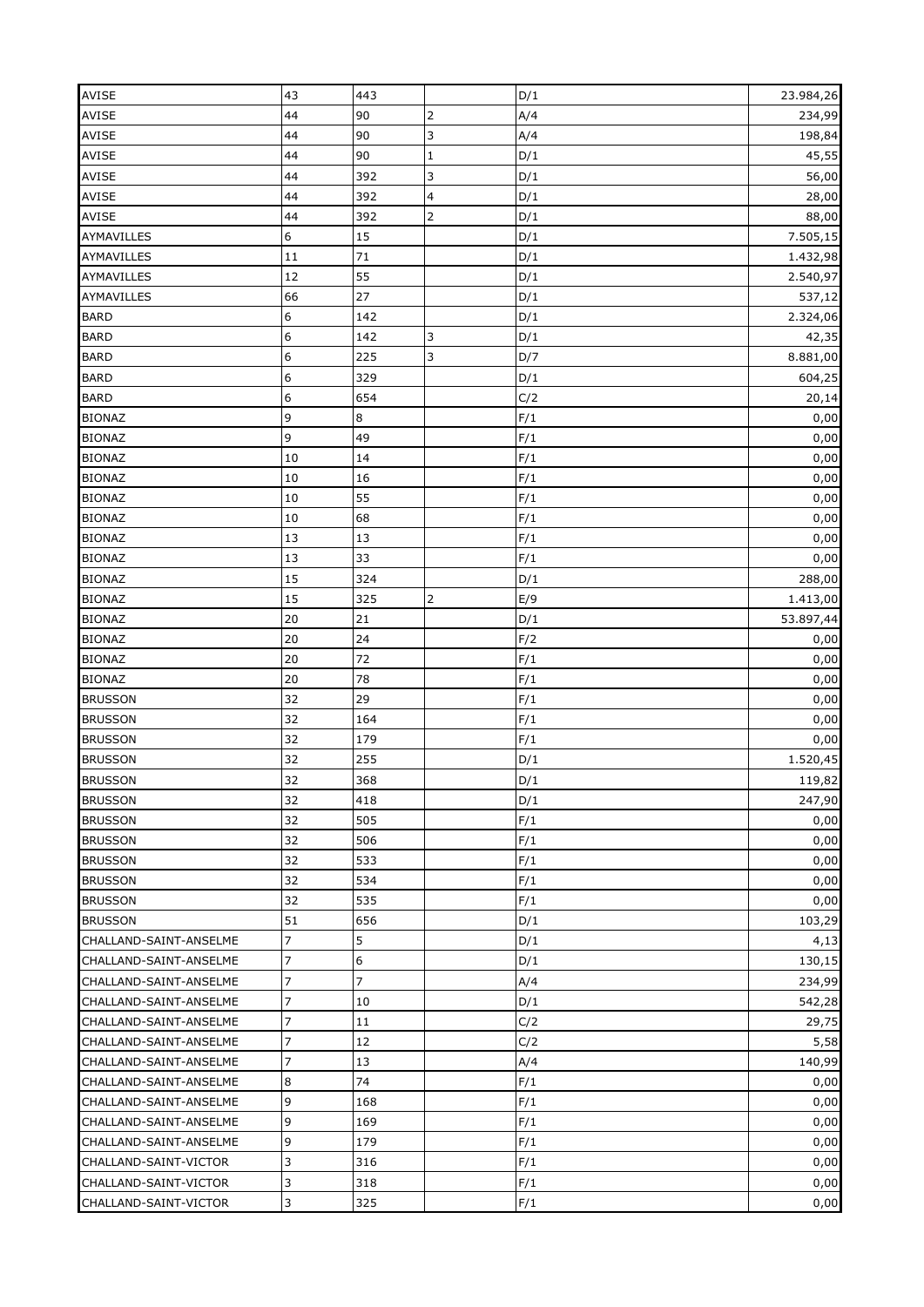| CHALLAND-SAINT-VICTOR | 3            | 329  |                | F/1  | 0,00      |
|-----------------------|--------------|------|----------------|------|-----------|
| CHALLAND-SAINT-VICTOR | 3            | 337  |                | F/1  | 0,00      |
| CHALLAND-SAINT-VICTOR | 3            | 364  |                | F/1  | 0,00      |
| CHALLAND-SAINT-VICTOR | 3            | 389  |                | D/1  | 52,00     |
| CHALLAND-SAINT-VICTOR | 14           | 71   |                | D/1  | 37,10     |
| CHALLAND-SAINT-VICTOR | 14           | 75   |                | D/1  | 9.296,22  |
| CHALLAND-SAINT-VICTOR | 14           | 274  |                | D/1  | 216,91    |
| CHALLAND-SAINT-VICTOR | 14           | 320  |                | D/1  | 64,04     |
| CHALLAND-SAINT-VICTOR | 26           | 600  |                | D/1  | 878,00    |
| CHALLAND-SAINT-VICTOR | 34           | 96   | 1              | D/1  | 4.074,00  |
| CHALLAND-SAINT-VICTOR | 34           | 106  | $\mathbf 1$    | C/2  | 120,85    |
| CHAMPDEPRAZ           | 19           | 503  |                | D/7  | 1.164,05  |
| CHAMPDEPRAZ           | 25           | 1063 | 1              | D/7  | 2.055,50  |
| <b>CHAMPORCHER</b>    | $\mathbf{1}$ | 20   |                | D/1  | 1.777,85  |
| <b>CHAMPORCHER</b>    | 37           | 304  |                | D/1  | 685,26    |
| <b>CHAMPORCHER</b>    | 39           | 6    |                |      |           |
|                       | 4            | 208  |                | D/1  | 1.441,95  |
| <b>CHATILLON</b>      |              |      |                | D/7  | 444,15    |
| <b>CHATILLON</b>      | 5            | 769  |                | C/2  | 99,93     |
| <b>CHATILLON</b>      | 9            | 296  |                | D/1  | 9.554,45  |
| <b>CHATILLON</b>      | 9            | 298  |                | D/1  | 1.415,60  |
| <b>CHATILLON</b>      | 9            | 315  |                | D/7  | 1.265,32  |
| <b>CHATILLON</b>      | 32           | 720  | 2              | A/4  | 242,73    |
| CHATILLON             | 32           | 720  | $\mathbf 1$    | A/4  | 242,73    |
| <b>CHATILLON</b>      | 32           | 722  |                | C/2  | 92,96     |
| CHATILLON             | 32           | 723  | $\mathbf{1}$   | A/4  | 242,73    |
| CHATILLON             | 32           | 723  | $\overline{2}$ | A/4  | 242,73    |
| <b>CHATILLON</b>      | 32           | 844  |                | D/7  | 307,29    |
| <b>CHATILLON</b>      | 33           | 416  | $\mathbf{1}$   | D/1  | 857,32    |
| <b>CHATILLON</b>      | 33           | 420  |                | D/1  | 5.319,51  |
| <b>CHATILLON</b>      | 33           | 422  |                | C/2  | 34,86     |
| <b>CHATILLON</b>      | 33           | 440  |                | D/7  | 1.549,37  |
| CHATILLON             | 33           | 792  |                | A/10 | 4.289,17  |
| <b>CHATILLON</b>      | 37           | 33   |                | D/8  | 70.516,00 |
| <b>CHATILLON</b>      | 37           | 228  |                | D/1  | 18,59     |
| CHATILLON             | 37           | 229  | Ŧ              | A/3  | 809,55    |
| <b>CHATILLON</b>      | 37           | 229  | $\mathbf 2$    | C/6  | 66,11     |
| <b>CHATILLON</b>      | 37           | 304  | 12             | A/10 | 12.867,52 |
| <b>CHATILLON</b>      | 37           | 305  | 16             | A/10 | 11.697,75 |
| <b>CHATILLON</b>      | 37           | 305  | 14             | A/3  | 213,04    |
| <b>CHATILLON</b>      | 37           | 346  | $\mathbf 1$    | C/6  | 49,58     |
| <b>CHATILLON</b>      | 37           | 346  | $\overline{2}$ | C/6  | 49,58     |
| <b>CHATILLON</b>      | 37           | 346  | 3              | C/6  | 49,58     |
| CHATILLON             | 37           | 346  | 4              | C/6  | 49,58     |
| CHATILLON             | 37           | 346  | 5              | C/6  | 49,58     |
| <b>CHATILLON</b>      | 37           | 346  | 6              | C/6  | 49,58     |
| <b>CHATILLON</b>      | 37           | 347  |                | C/6  | 256,16    |
| <b>CHATILLON</b>      | 37           | 548  |                | F/1  | 0,00      |
| <b>CHATILLON</b>      | 37           | 549  |                | F/1  | 0,00      |
| CHATILLON             | 37           | 576  | $\mathbf{1}$   | C/6  | 74,37     |
| <b>CHATILLON</b>      | 37           | 576  |                | C/6  | 74,37     |
| CHATILLON             | 42           | 194  | $\mathbf 1$    | A/3  | 268,56    |
| <b>CHATILLON</b>      | 42           | 194  | 3              | A/3  | 335,70    |
| <b>CHATILLON</b>      | 42           | 194  |                | D/1  | 173,01    |
| <b>CHATILLON</b>      | 42           | 257  |                | D/1  | 59,39     |
| <b>CHATILLON</b>      | 42           | 258  | 3              | C/2  | 25,56     |
| CHATILLON             | 42           | 258  | 4              | C/2  | 25,56     |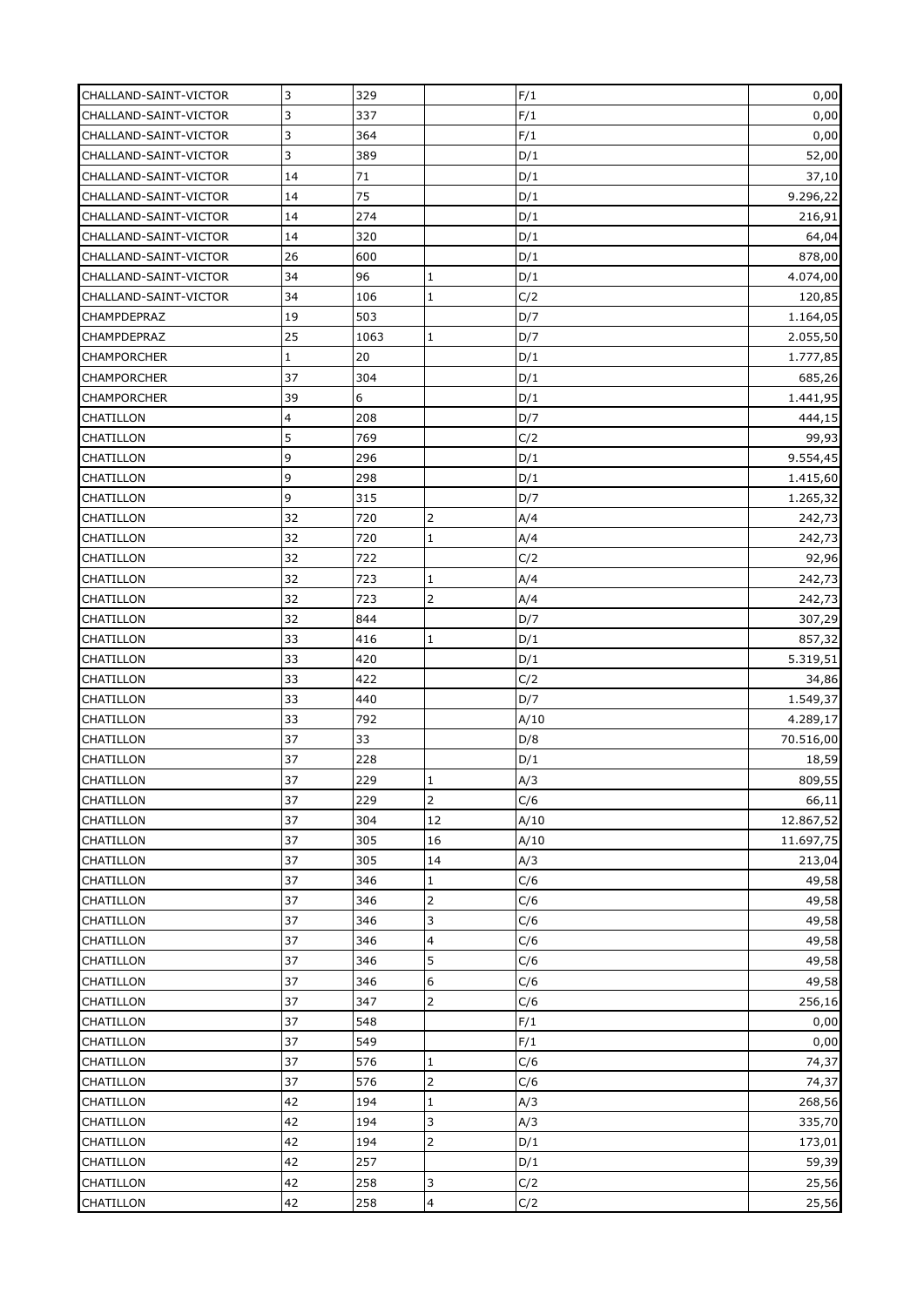| <b>CHATILLON</b>                               | 42       | 258        | $\mathbf{1}$            | C/6                       | 36,93             |
|------------------------------------------------|----------|------------|-------------------------|---------------------------|-------------------|
| <b>CHATILLON</b>                               | 42       | 258        |                         | C/6                       | 36,93             |
| <b>CHATILLON</b>                               | 42       | 259        |                         | C/2                       | 34,86             |
| <b>CHATILLON</b>                               | 44       | 141        |                         | D/1                       | 3.460,26          |
| <b>CHATILLON</b>                               | 44       | 147        |                         | C/2                       | 48,81             |
| CHATILLON                                      | 46       | 385        |                         | D/7                       | 5.000,00          |
| COGNE                                          | 53       | 150        | 2                       | A/4                       | 108,46            |
| <b>COGNE</b>                                   | 53       | 150        | 3                       | A/4                       | 216,91            |
| <b>COGNE</b>                                   | 53       | 150        | $\overline{\mathbf{4}}$ | D/1                       | 22,72             |
| <b>COGNE</b>                                   | 53       | 150        | $\mathbf 1$             | D/1                       | 475,14            |
| <b>DONNAS</b>                                  | 38       | 153        |                         | D/1                       | 1.828,26          |
| <b>DOUES</b>                                   | 22       | 904        |                         | D/1                       | 764,36            |
| <b>FENIS</b>                                   | 8        | 1217       |                         | D/1                       | 77,47             |
| <b>FOGGIA</b>                                  | 211      | 756        |                         | D/1                       | 10.600,00         |
| <b>FOGGIA</b>                                  | 211      | 757        |                         | D/1                       | 10.600,00         |
| <b>FOGGIA</b>                                  | 213      | 438        |                         | D/1                       | 10.600,00         |
| <b>FOGGIA</b>                                  | 213      | 439        |                         | D/1                       | 10.600,00         |
| <b>FOGGIA</b>                                  | 213      | 440        |                         | D/1                       | 78,00             |
| <b>FOGGIA</b>                                  | 213      | 441        |                         | D/1                       | 10.600,00         |
| <b>FOGGIA</b>                                  | 213      | 442        |                         | D/1                       | 10.600,00         |
| <b>FOGGIA</b>                                  | 215      | 434        |                         | D/1                       | 10.600,00         |
| <b>FOGGIA</b>                                  | 215      | 435        |                         | D/1                       | 10.600,00         |
| <b>GABY</b>                                    | 15       | 64         |                         | C/2                       | 84,29             |
|                                                | 15       | 82         | $\mathbf 1$             | A/4                       |                   |
| <b>GABY</b><br><b>GABY</b>                     | 26       | 32         | $\mathbf{1}$            | D/7                       | 258,23            |
| <b>GABY</b>                                    | 26       | 39         |                         | C/2                       | 5.112,92<br>86,76 |
| <b>GABY</b>                                    | 26       | 40         |                         | F/1                       |                   |
| <b>GABY</b>                                    | 26       | 43         | 3                       | Bene Comune non censibile | 0,00<br>0,00      |
|                                                |          |            |                         |                           |                   |
| <b>GABY</b>                                    | 26       | 43<br>76   | $\overline{\mathbf{4}}$ | C/2                       | 163,61            |
| <b>GABY</b>                                    | 26       |            |                         | D/1                       | 1.505,21          |
| <b>GABY</b>                                    | 26       | 113        | $\mathbf{1}$            | D/1                       | 1.020,00          |
| <b>GABY</b>                                    | 26       | 114        |                         | F/1                       | 0,00              |
| <b>GABY</b>                                    | 26       | 115        |                         | F/1                       | 0,00              |
| <b>GIGNOD</b>                                  | 6        | 125        |                         | D/1                       | 20.638,86         |
| GRESSONEY-LA-TRINITE'                          | 4        | 18         |                         | D/1                       | 15.840,00         |
| GRESSONEY-LA-TRINITE'                          | 6        | 454        |                         | F/1                       | 0,00              |
| GRESSONEY-LA-TRINITE'                          | 13       | 132        | 12                      | A/3                       | 568,10            |
| GRESSONEY-LA-TRINITE'                          | 13       | 132        | 18                      | A/3                       | 568,10            |
| GRESSONEY-LA-TRINITE'                          | 13       | 132        | 11                      | A/3                       | 681,72            |
| GRESSONEY-LA-TRINITE'                          | 13       | 132        | 13                      | A/3                       | 624,91            |
| GRESSONEY-LA-TRINITE'                          | 13       | 132        | 14                      | A/3                       | 738,53            |
| GRESSONEY-LA-TRINITE'                          | 13       | 132        | 15                      | A/3                       | 511,29            |
| GRESSONEY-LA-TRINITE'                          | 13       | 132        | 16                      | A/3                       | 568,10            |
| GRESSONEY-LA-TRINITE'                          | 13       | 132        | 17                      | A/3                       | 568,10            |
| GRESSONEY-LA-TRINITE'                          | 13       | 132        | 23                      | A/4                       | 335,70            |
| GRESSONEY-LA-TRINITE'                          | 13       | 132        | 20                      | C/2                       | 123,95            |
| GRESSONEY-LA-TRINITE'                          | 13       | 132        | 26                      | C/2                       | 10,33             |
| GRESSONEY-LA-TRINITE'                          | 13       | 132        | 19                      | C/2                       | 123,95            |
| GRESSONEY-LA-TRINITE'                          | 13       | 132        | 21                      | C/2                       | 142,03            |
| GRESSONEY-LA-TRINITE'                          | 13       | 132        | 24                      | C/2                       | 10,33             |
| GRESSONEY-LA-TRINITE'                          | 13       | 132        | 25                      | C/2                       | 10,33             |
| GRESSONEY-LA-TRINITE'                          |          |            |                         |                           |                   |
|                                                | 13       | 132        | 10                      | C/6                       | 267,89            |
| GRESSONEY-LA-TRINITE'                          | 13       | 132        | 22                      | C/6                       | 161,91            |
| GRESSONEY-LA-TRINITE'                          | 13       | 132        | $\mathbf{1}$            | D/7                       | 6.718,07          |
| GRESSONEY-LA-TRINITE'<br>GRESSONEY-LA-TRINITE' | 13<br>13 | 141<br>835 |                         | D/1<br>D/1                | 30,99<br>1.510,00 |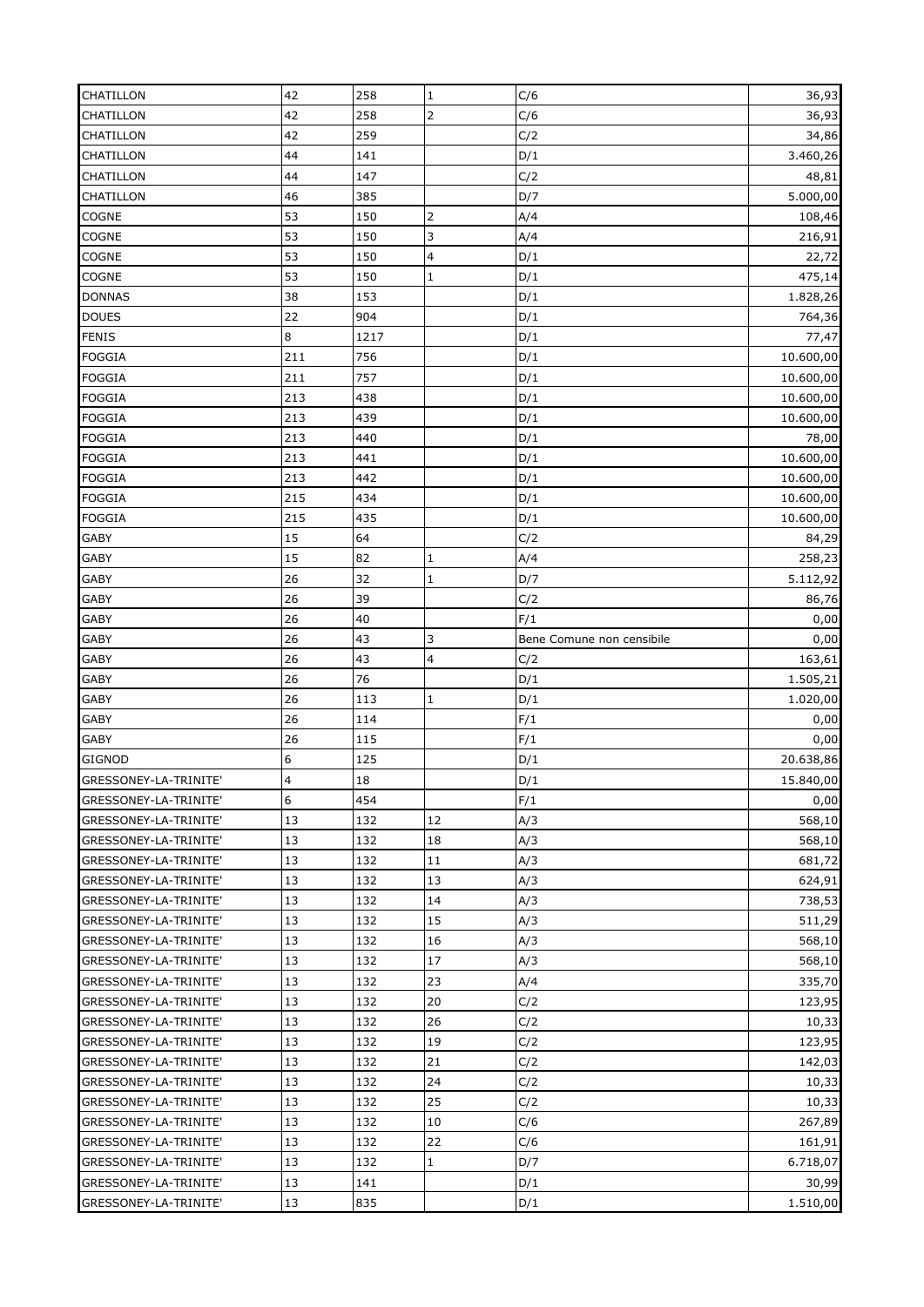| GRESSONEY-LA-TRINITE'      | 14          | 210 |                  | D/1  | 3.982,92  |
|----------------------------|-------------|-----|------------------|------|-----------|
| GRESSONEY-SAINT-JEAN       | 13          | 31  |                  | D/7  | 4.307,25  |
| GRESSONEY-SAINT-JEAN       | 23          | 69  | $\mathbf{1}$     | D/1  | 3.100,00  |
| GRESSONEY-SAINT-JEAN       | 23          | 270 |                  | F/1  | 0,00      |
| GRESSONEY-SAINT-JEAN       | 24          | 108 |                  | F/1  | 0,00      |
| GRESSONEY-SAINT-JEAN       | 24          | 114 |                  | F/1  | 0,00      |
| GRESSONEY-SAINT-JEAN       | 24          | 180 |                  | D/7  | 404,00    |
| GRESSONEY-SAINT-JEAN       | 24          | 183 |                  | F/1  | 0,00      |
| GRESSONEY-SAINT-JEAN       | 24          | 184 |                  | F/1  | 0,00      |
| GRESSONEY-SAINT-JEAN       | 24          | 185 |                  | F/1  | 0,00      |
| GRESSONEY-SAINT-JEAN       | 24          | 207 |                  | F/1  | 0,00      |
| GRESSONEY-SAINT-JEAN       | 24          | 208 |                  | F/1  | 0,00      |
| GRESSONEY-SAINT-JEAN       | 24          | 209 |                  | F/1  | 0,00      |
| GRESSONEY-SAINT-JEAN       | 24          | 210 |                  | F/1  | 0,00      |
| GRESSONEY-SAINT-JEAN       | 24          | 211 |                  | F/1  | 0,00      |
| GRESSONEY-SAINT-JEAN       | 24          | 215 |                  | F/1  | 0,00      |
|                            | 18          | 6   |                  | D/1  | 5.438,81  |
| <b>HONE</b><br><b>HONE</b> | 25          | 10  |                  | D/1  |           |
|                            |             |     | $\mathbf 1$      |      | 5.515,76  |
| <b>HONE</b>                | 30          | 405 |                  | D/1  | 908,96    |
| <b>INTROD</b>              | $\mathbf 1$ | 585 |                  | D/7  | 1.039,11  |
| <b>INTROD</b>              | 4           | 27  |                  | D/1  | 9.909,77  |
| ISSIME                     | 16          | 289 |                  | D/1  | 22.781,17 |
| ISSIME                     | 26          | 253 |                  | F/1  | 0,00      |
| ISSIME                     | 27          | 20  | 2                | A/10 | 506,13    |
| ISSIME                     | 27          | 20  | 5                | A/3  | 320,20    |
| <b>ISSIME</b>              | 27          | 20  | 3                | A/3  | 360,23    |
| <b>ISSIME</b>              | 27          | 20  | 4                | A/3  | 480,30    |
| <b>ISSIME</b>              | 27          | 20  | 8                | C/6  | 49,58     |
| <b>ISSIME</b>              | 27          | 20  | 6                | C/6  | 49,58     |
| <b>ISSIME</b>              | 27          | 20  | $\overline{7}$   | C/6  | 49,58     |
| <b>ISSIME</b>              | 27          | 23  |                  | D/1  | 12.560,23 |
| LA SALLE                   | 59          | 50  | 4                | A/3  | 429,95    |
| <b>LA SALLE</b>            | 59          | 50  | 3                | A/3  | 525,49    |
| <b>LA SALLE</b>            | 59          | 50  | 6                | C/6  | 96,06     |
| LA SALLE                   | 59          | 50  | 5                | C/6  | 96,06     |
| LA SALLE                   | 59          | 50  | $\overline{2}$   | D/1  | 1.611,35  |
| <b>MONTJOVET</b>           | 22          | 250 | $\mathbf 1$      | D/1  | 444,15    |
| <b>MONTJOVET</b>           | 22          | 278 | $\boldsymbol{6}$ | D/1  | 15.886,21 |
| <b>MONTJOVET</b>           | 22          | 295 | 12               | A/3  | 232,41    |
| <b>MONTJOVET</b>           | 22          | 295 | 13               | A/3  | 193,67    |
| <b>MONTJOVET</b>           | 22          | 295 | 14               | A/3  | 503,55    |
| <b>MONTJOVET</b>           | 22          | 295 | 15               | A/3  | 581,01    |
| <b>MONTJOVET</b>           | 22          | 295 | 16               | A/3  | 581,01    |
| <b>MONTJOVET</b>           | 22          | 295 | $17\,$           | A/3  | 503,55    |
| <b>MONTJOVET</b>           | 22          | 295 | 3                | C/6  | 49,89     |
| <b>MONTJOVET</b>           | 22          | 295 | $\mathbf 1$      | C/6  | 57,02     |
| <b>MONTJOVET</b>           | 22          | 295 | $\overline{2}$   | C/6  | 49,89     |
| <b>MONTJOVET</b>           | 22          | 295 | 4                | C/6  | 57,02     |
| <b>MONTJOVET</b>           | 22          | 295 | 5                | C/6  | 60,58     |
| <b>MONTJOVET</b>           | 22          | 295 | 6                | C/6  | 67,71     |
| <b>MONTJOVET</b>           | 22          | 295 | $\overline{7}$   | C/6  | 53,45     |
| <b>MONTJOVET</b>           | 22          | 295 | 8                | C/6  | 53,45     |
| <b>MONTJOVET</b>           | 22          | 295 | 10               | C/6  | 53,45     |
| <b>MONTJOVET</b>           | 22          | 295 | 9                | C/6  | 53,45     |
| <b>MONTJOVET</b>           | 22          | 295 | $11\,$           | D/6  | 2.045,17  |
| <b>MONTJOVET</b>           | 24          | 528 |                  | D/1  | 2.910,23  |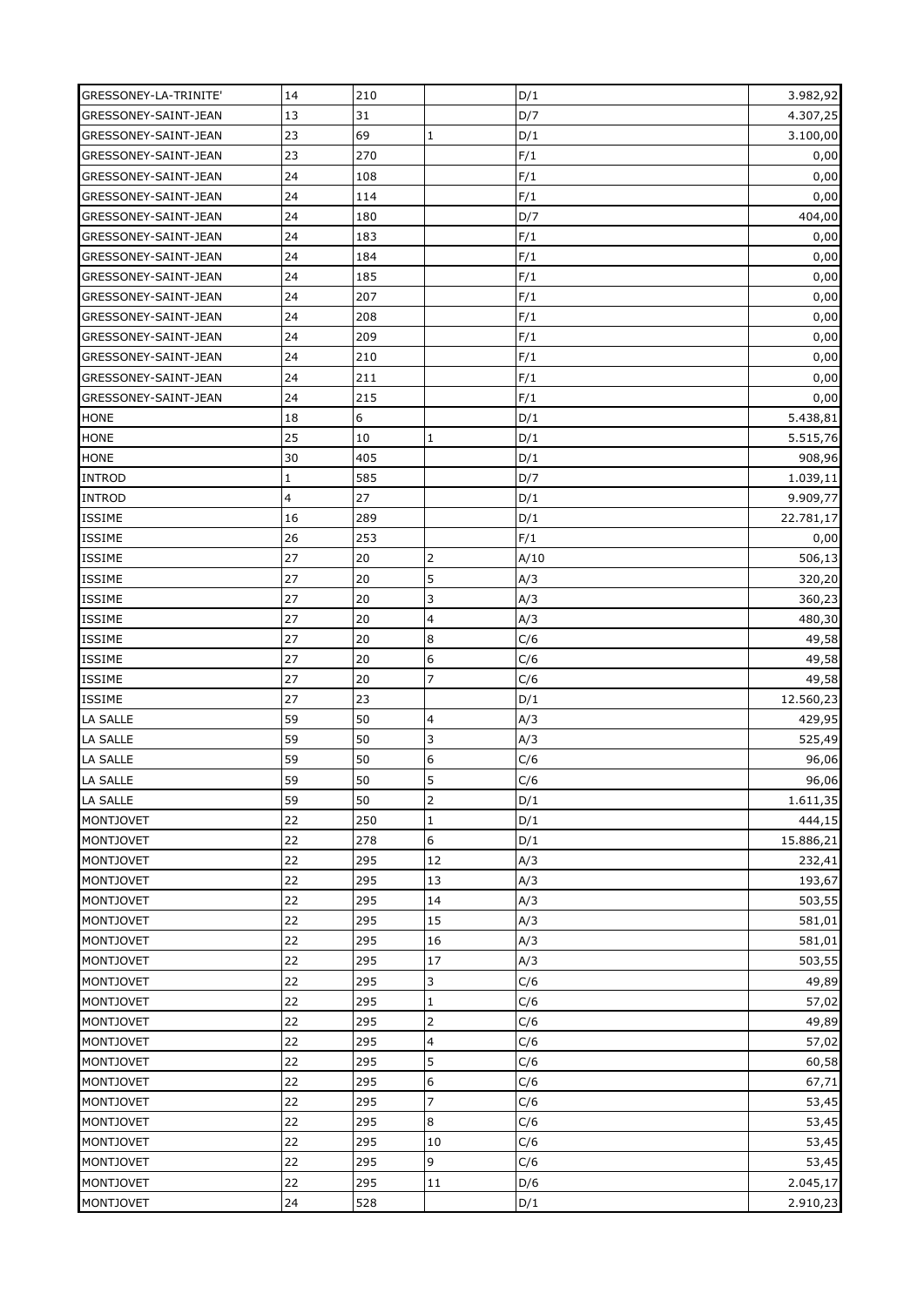| <b>MONTJOVET</b>  | 47             | 229  |                | D/1        | 193,36    |
|-------------------|----------------|------|----------------|------------|-----------|
| <b>NUS</b>        | 50             | 78   |                | D/7        | 1.603,08  |
| <b>NUS</b>        | 50             | 177  |                | D/1        | 18,59     |
| <b>NUS</b>        | 50             | 185  |                | D/7        | 619,75    |
| <b>NUS</b>        | 52             | 533  |                | D/7        | 16.550,00 |
| <b>NUS</b>        | 52             | 535  | $\overline{2}$ | D/7        | 6.600,00  |
| <b>NUS</b>        | 52             | 796  |                | D/1        | 2.459,92  |
| <b>NUS</b>        | 52             | 797  |                | F/1        | 0,00      |
| <b>NUS</b>        | 52             | 1093 |                | D/1        | 58,00     |
| <b>OLLOMONT</b>   | 8              | 126  |                | D/7        | 1.146,53  |
| PIANSANO          | 3              | 284  |                | D/1        | 4.884,00  |
| PIANSANO          | 3              | 285  |                | D/1        | 4.884,00  |
| PIANSANO          | 4              | 325  |                | D/1        | 5.550,00  |
| PIANSANO          | 5              | 153  |                | D/1        | 4.884,00  |
| PIANSANO          | 5              | 154  |                | D/1        | 5.550,00  |
| PIANSANO          | 10             | 322  |                | D/1        | 4.884,00  |
|                   | 11             | 267  |                |            | 5.550,00  |
| PIANSANO          |                | 268  |                | D/1<br>D/1 |           |
| PIANSANO          | $11\,$         |      |                |            | 4.884,00  |
| PIANSANO          | 13             | 130  |                | D/1        | 4.884,00  |
| PIANSANO          | 13             | 131  |                | D/1        | 4.714,00  |
| PIANSANO          | 13             | 132  |                | D/1        | 4.884,00  |
| PIANSANO          | 14             | 397  |                | D/1        | 5.550,00  |
| PIANSANO          | 15             | 385  |                | D/1        | 4.884,00  |
| PIANSANO          | 15             | 386  |                | D/1        | 4.884,00  |
| PIANSANO          | 15             | 387  |                | D/1        | 4.884,00  |
| PIANSANO          | 16             | 180  |                | D/1        | 4.884,00  |
| PIANSANO          | 16             | 181  |                | D/1        | 4.884,00  |
| PIANSANO          | 17             | 48   |                | D/1        | 4.884,00  |
| PIANSANO          | 17             | 49   |                | D/1        | 5.550,00  |
| PIANSANO          | 18             | 372  |                | D/1        | 4.884,00  |
| PIANSANO          | 21             | 751  |                | D/1        | 5.550,00  |
| <b>PONTEDERA</b>  | 8              | 158  | $\mathbf 1$    | D/1        | 70,00     |
| <b>PONTEDERA</b>  | $\bf8$         | 158  | $\overline{2}$ | D/1        | 50,00     |
| <b>PONTEDERA</b>  | 21             | 272  |                | D/1        | 6.610,00  |
| <b>PONTEDERA</b>  | 31             | 466  |                | D/1        | 6.610,00  |
| <b>PONTEDERA</b>  | 31             | 467  |                | D/1        | 6.610,00  |
| <b>PONTEDERA</b>  | 33             | 1184 |                | D/1        | 6.610,00  |
| <b>PONTEY</b>     | $\overline{2}$ | 261  |                | D/1        | 33,57     |
| PONT-SAINT-MARTIN | $\overline{2}$ | 147  | 1              | D/1        | 7.808,83  |
| PONT-SAINT-MARTIN | $\overline{2}$ | 400  | $\overline{2}$ | A/4        | 206,58    |
| PONT-SAINT-MARTIN | $\overline{2}$ | 401  |                | C/6        | 41,63     |
| PONT-SAINT-MARTIN | $\overline{2}$ | 509  | 1              | A/2        | 889,60    |
| PONT-SAINT-MARTIN |                | 509  | $\overline{2}$ | A/3        | 320,20    |
| PONT-SAINT-MARTIN | 2              | 509  | 3              | A/3        | 320,20    |
| PONT-SAINT-MARTIN | 5              | 296  |                | D/1        | 877,98    |
| PONT-SAINT-MARTIN | 16             | 98   |                | A/4        | 120,08    |
| PONT-SAINT-MARTIN | 16             | 156  | $\overline{2}$ | A/4        | 227,24    |
| PONT-SAINT-MARTIN | 16             | 156  | $\mathbf{1}$   | D/1        | 743,70    |
| PONT-SAINT-MARTIN | 16             | 180  |                | F/1        | 0,00      |
| PONT-SAINT-MARTIN | 16             | 181  |                | F/1        | 0,00      |
| PONT-SAINT-MARTIN | 17             | 33   |                | D/1        | 21.061,11 |
| PONT-SAINT-MARTIN | 17             | 79   |                | C/2        | 161,13    |
| PONT-SAINT-MARTIN | 25             | 890  |                | F/1        | 0,00      |
| PRE'-SAINT-DIDIER | 11             | 502  |                | D/1        | 3.997,38  |
| QUART             | 12             | 537  |                | D/7        | 6.974,98  |
| QUART             | 12             | 1180 |                | D/1        | 390,00    |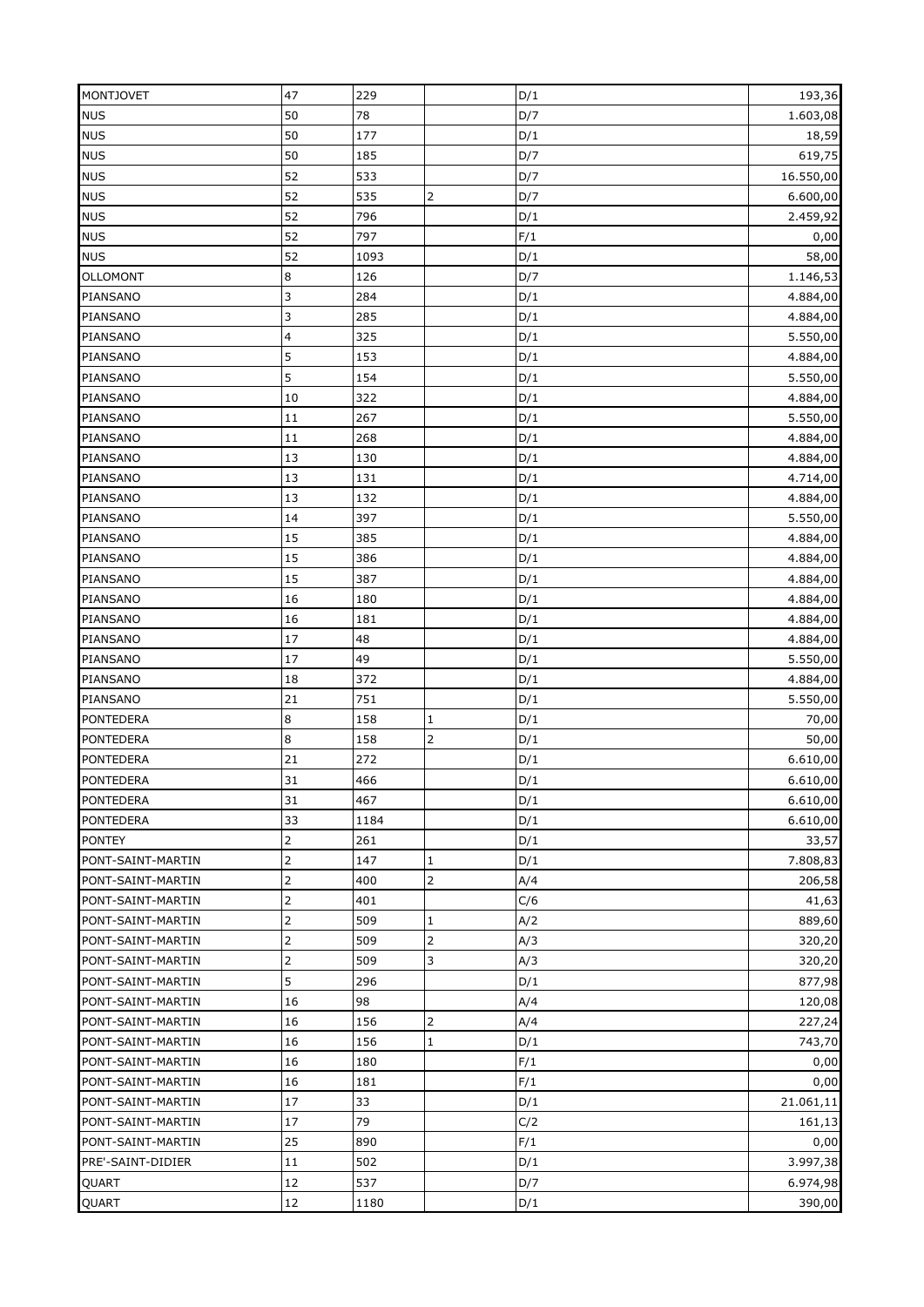| QUINCINETTO                                  | 11               | 377 | $\mathbf{1}$          | D/1        | 93.054,00             |
|----------------------------------------------|------------------|-----|-----------------------|------------|-----------------------|
| RHEMES-SAINT-GEORGES                         | 5                | 392 | $\mathbf 1$           | C/2        | 125,24                |
| RHEMES-SAINT-GEORGES                         | 5                | 392 | $\overline{2}$        | D/1        | 2.390,00              |
| RHEMES-SAINT-GEORGES                         | 11               | 20  |                       | D/7        | 154,94                |
| RHEMES-SAINT-GEORGES                         | 11               | 45  | $\mathbf 1$           | A/4        | 169,40                |
| RHEMES-SAINT-GEORGES                         | 11               | 45  | $\overline{2}$        | A/4        | 190,57                |
| RHEMES-SAINT-GEORGES                         | 11               | 45  | 3                     | D/7        | 516,46                |
| SAINT-CHRISTOPHE                             | 34               | 662 |                       | F/1        | 0,00                  |
| SAINT-DENIS                                  | 28               | 306 | $\overline{2}$        | D/1        | 320,00                |
| SAINT-DENIS                                  | 28               | 306 | 3                     | D/1        | 9.070,00              |
| SAINT-DENIS                                  | 29               | 95  |                       | D/1        | 51,65                 |
| SAINT-MARCEL                                 | 9                | 204 |                       | D/7        | 4.699,76              |
| <b>SARRE</b>                                 | 26               | 289 | $\mathbf{1}$          | D/1        | 7.252,00              |
| <b>TORGNON</b>                               | $\overline{7}$   | 599 |                       | D/1        | 99,16                 |
| <b>TROIA</b>                                 | 8                | 386 |                       | D/1        | 2.042,00              |
| <b>TROIA</b>                                 | 26               | 335 |                       | D/1        | 83,00                 |
| VALENZA                                      | 17               | 492 |                       | D/1        | 280,00                |
| VALENZA                                      | 17               | 493 |                       | D/1        | 6.920,00              |
| VALGRISENCHE                                 | 5                | 32  |                       | D/7        | 422,67                |
| VALGRISENCHE                                 | 5                | 338 | $\overline{2}$        | D/8        | 231,20                |
| VALGRISENCHE                                 | $\boldsymbol{6}$ | 253 | $\overline{2}$        | C/2        | 32,28                 |
| VALGRISENCHE                                 | 6                | 253 | $\mathbf{1}$          | D/1        | 61,97                 |
| VALGRISENCHE                                 | 14               | 149 |                       | D/1        | 17.631,84             |
| VALGRISENCHE                                 | 15               | 55  |                       | F/2        | 0,00                  |
| VALGRISENCHE                                 | 16               | 234 |                       | D/7        | 0,00                  |
| VALPELLINE                                   | $\mathbf 1$      | 36  |                       | D/1        | 45.584,35             |
| VALPELLINE                                   | 3                | 424 |                       | D/7        |                       |
| VALPELLINE                                   | 13               | 396 |                       | D/7        | 108,46<br>10.847,56   |
|                                              | 4                | 325 | $\mathbf 1$           |            |                       |
| VALSAVARENCHE<br>VALTOURNENCHE               | 6                | 14  | $\mathbf 1$           | D/1<br>D/1 | 1.202,00<br>10.759,54 |
|                                              | 7                | 365 |                       |            |                       |
| <b>VALTOURNENCHE</b><br><b>VALTOURNENCHE</b> | 10               | 67  |                       | C/2<br>D/1 | 63,21<br>1.675,39     |
| VALTOURNENCHE                                | 10               | 117 |                       | C/6        |                       |
| <b>VALTOURNENCHE</b>                         | 10               | 117 | $\boldsymbol{8}$<br>3 | C/6        | 43,38                 |
|                                              |                  |     |                       |            | 43,38                 |
| VALTOURNENCHE                                | 10               | 117 | $\mathbf 1$           | C/6        | 43,38                 |
| <b>VALTOURNENCHE</b>                         | 10               | 117 | $\overline{2}$        | C/6        | 43,38                 |
| <b>VALTOURNENCHE</b>                         | 10               | 117 | $\overline{4}$        | C/6        | 43,38                 |
| VALTOURNENCHE                                | 10               | 117 | 5                     | C/6        | 43,38                 |
| VALTOURNENCHE                                | 10               | 117 | 6                     | C/6        | 43,38                 |
| <b>VALTOURNENCHE</b>                         | 10               | 117 | $\overline{7}$        | C/6        | 43,38                 |
| <b>VALTOURNENCHE</b>                         | 10               | 117 | 9                     | C/6        | 43,38                 |
| <b>VALTOURNENCHE</b>                         | 10               | 390 | 9                     | A/3        | 316,33                |
| <b>VALTOURNENCHE</b>                         | 10               | 390 | 6                     | A/4        | 234,99                |
| VALTOURNENCHE                                | 10               | 390 | 4                     | A/4        | 302,13                |
| <b>VALTOURNENCHE</b>                         | 10               | 390 | $\overline{2}$        | A/4        | 167,85                |
| VALTOURNENCHE                                | 10               | 390 | $\overline{7}$        | A/4        | 135,57                |
| VALTOURNENCHE                                | 10               | 390 | 3                     | A/4        | 167,85                |
| <b>VALTOURNENCHE</b>                         | 10               | 390 | 5                     | A/4        | 234,99                |
| <b>VALTOURNENCHE</b>                         | 10               | 390 | $\bf8$                | C/4        | 284,26                |
| <b>VALTOURNENCHE</b>                         | 10               | 390 | $\mathbf 1$           | D/1        | 10.021,33             |
| VALTOURNENCHE                                | 10               | 453 | 3                     | D/1        | 858,87                |
| <b>VALTOURNENCHE</b>                         | 10               | 471 | $\overline{7}$        | A/3        | 361,52                |
| VALTOURNENCHE                                | 10               | 471 | $\mathbf{1}$          | A/3        | 619,75                |
| <b>VALTOURNENCHE</b>                         | 10               | 471 |                       | A/3        | 619,75                |
| <b>VALTOURNENCHE</b>                         | 10               | 471 | 3                     | A/3        | 619,75                |
| VALTOURNENCHE                                | 10               | 471 | 5                     | A/3        | 723,04                |